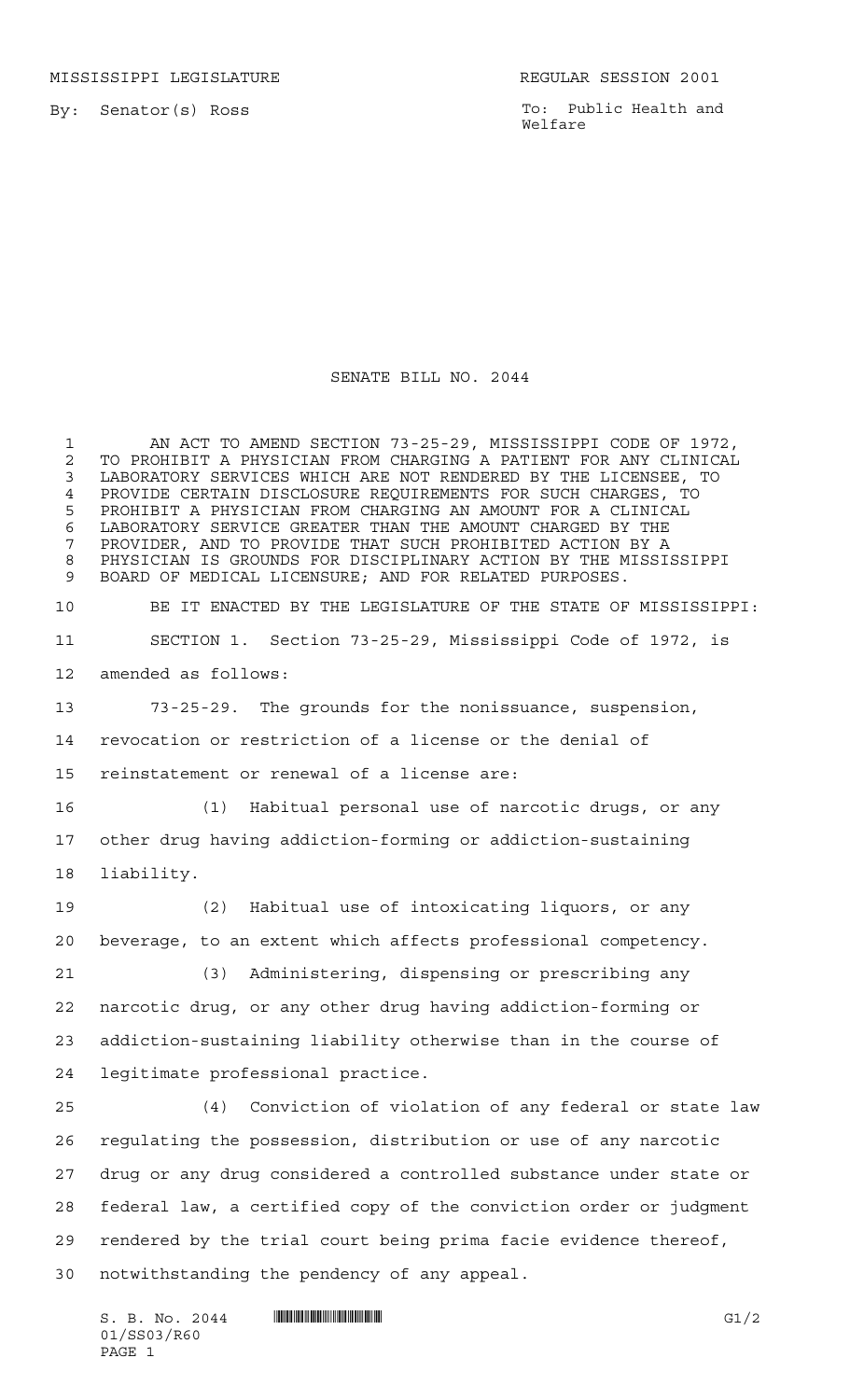(5) Procuring, or attempting to procure, or aiding in, an abortion that is not medically indicated.

 (6) Conviction of a felony or misdemeanor involving moral turpitude, a certified copy of the conviction order or judgment rendered by the trial court being prima facie evidence thereof, notwithstanding the pendency of any appeal.

 (7) Obtaining or attempting to obtain a license by fraud or deception.

 (8) Unprofessional conduct, which includes, but is not limited to:

 (a) Practicing medicine under a false or assumed name or impersonating another practitioner, living or dead.

 (b) Knowingly performing any act which in any way assists an unlicensed person to practice medicine.

 (c) Making or willfully causing to be made any flamboyant claims concerning the licensee's professional excellence.

 (d) Being guilty of any dishonorable or unethical conduct likely to deceive, defraud or harm the public.

 (e) Obtaining a fee as personal compensation or gain from a person on fraudulent representation a disease or injury condition generally considered incurable by competent medical authority in the light of current scientific knowledge and practice can be cured or offering, undertaking, attempting or agreeing to cure or treat the same by a secret method, which he refuses to divulge to the board upon request.

 (f) Use of any false, fraudulent or forged statement or document, or the use of any fraudulent, deceitful, dishonest or immoral practice in connection with any of the licensing requirements, including the signing in his professional capacity any certificate that is known to be false at the time he makes or signs such certificate.

 $S.$  B. No. 2044  $\blacksquare$ 01/SS03/R60 PAGE 2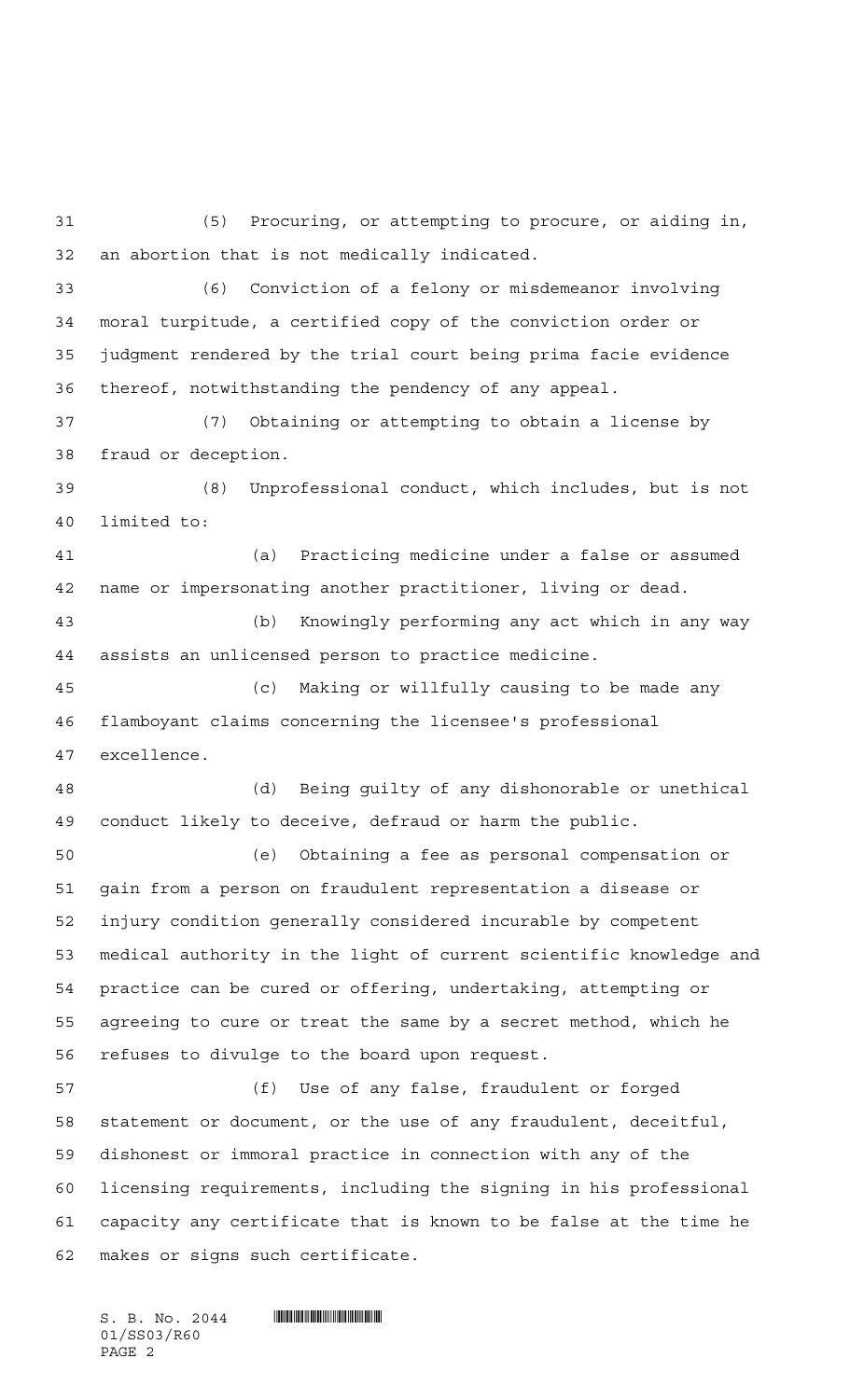(g) Failing to identify a physician's school of practice in all professional uses of his name by use of his earned degree or a description of his school of practice. (h) Charging any patient for any clinical laboratory service not actually rendered by the licensee to the patient unless the service is itemized in the charge, bill or other solicitation of payment by identifying the name and address of the provider of the clinical laboratory service and the amount charged by such provider for the clinical laboratory service. The physician shall not charge a fee for referral to a clinical laboratory. This paragraph shall be satisfied if the required disclosures are made to the third-party payor of the patient. (i) Charging any patient or third-party payor an amount for a clinical laboratory service not actually rendered by the licensee to the patient that is greater than the amount charged by the provider of the clinical laboratory service to the licensee. (9) The refusal of a licensing authority of another state or jurisdiction to issue or renew a license, permit or certificate to practice medicine in that jurisdiction or the revocation, suspension or other restriction imposed on a license, permit or certificate issued by such licensing authority which prevents or restricts practice in that jurisdiction, a certified copy of the disciplinary order or action taken by the other state or jurisdiction being prima facie evidence thereof, notwithstanding the pendency of any appeal. (10) Surrender of a license or authorization to practice medicine in another state or jurisdiction or surrender of membership on any medical staff or in any medical or professional association or society while under disciplinary investigation by

acts or conduct which would constitute grounds for action as

any of those authorities or bodies for acts or conduct similar to

defined in this section.

 $S.$  B. No. 2044 **ING AND AND AN ALL AND AN ALL ADD** 01/SS03/R60 PAGE 3